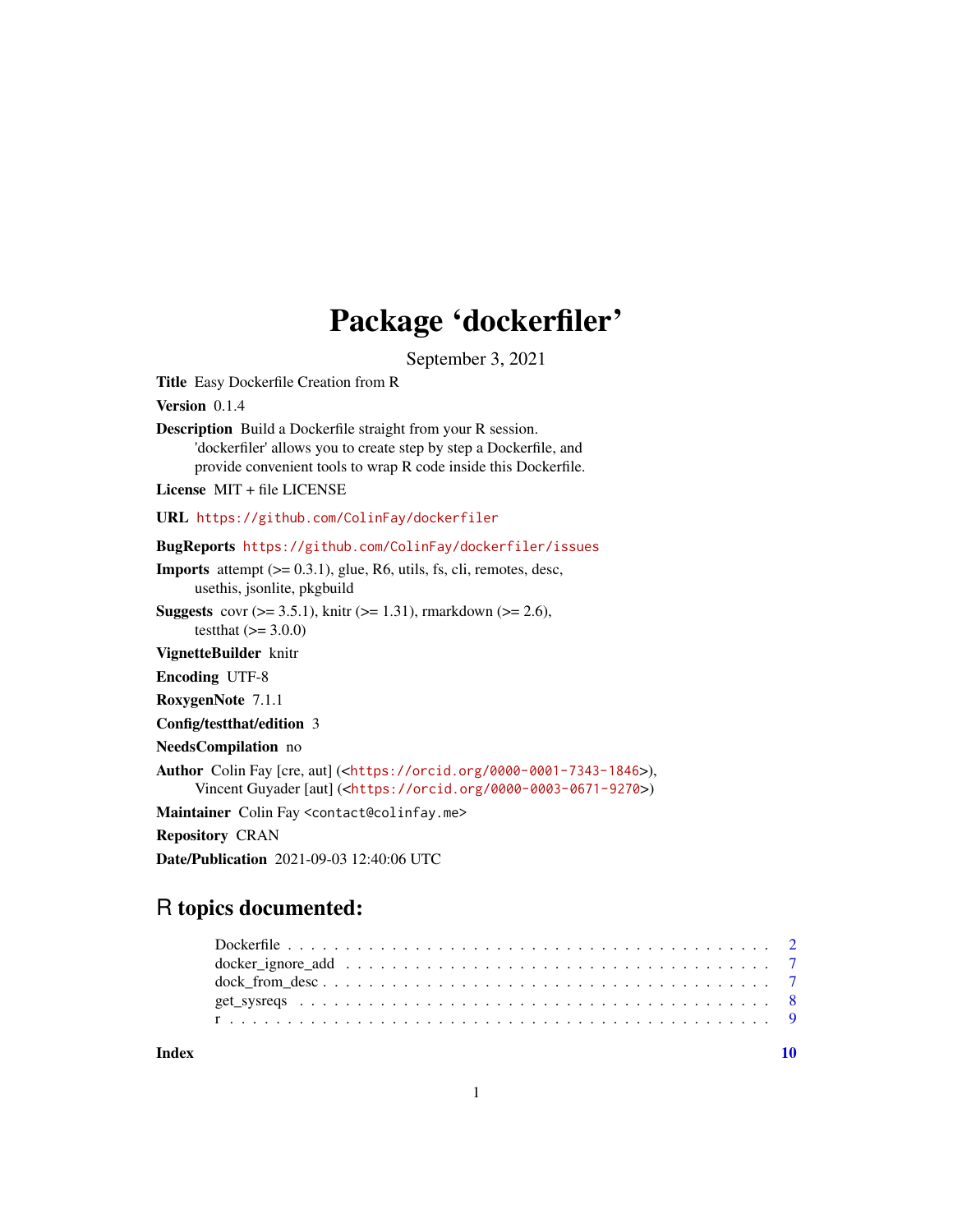<span id="page-1-0"></span>

#### Description

Build a Dockerfile

Build a Dockerfile

# Details

Dockerfile\$new() will create an object that can be used to build a Dockerfile using a series of commands. Once the Dockerfile is completed, you can save it to the disk.

#### Value

A dockerfile template

# Public fields

Dockerfile The content of the Dockerfile

# Methods

#### Public methods:

- [Dockerfile\\$new\(\)](#page-2-0)
- [Dockerfile\\$RUN\(\)](#page-2-1)
- [Dockerfile\\$ADD\(\)](#page-2-2)
- [Dockerfile\\$COPY\(\)](#page-2-3)
- [Dockerfile\\$WORKDIR\(\)](#page-2-4)
- [Dockerfile\\$EXPOSE\(\)](#page-2-5)
- [Dockerfile\\$VOLUME\(\)](#page-3-0)
- [Dockerfile\\$CMD\(\)](#page-3-1)
- [Dockerfile\\$LABEL\(\)](#page-3-2)
- [Dockerfile\\$ENV\(\)](#page-3-3)
- [Dockerfile\\$ENTRYPOINT\(\)](#page-3-4)
- [Dockerfile\\$USER\(\)](#page-3-5)
- [Dockerfile\\$ARG\(\)](#page-3-6)
- [Dockerfile\\$ONBUILD\(\)](#page-4-0)
- [Dockerfile\\$STOPSIGNAL\(\)](#page-4-1)
- [Dockerfile\\$HEALTHCHECK\(\)](#page-4-2)
- [Dockerfile\\$SHELL\(\)](#page-4-3)
- [Dockerfile\\$MAINTAINER\(\)](#page-4-4)
- [Dockerfile\\$custom\(\)](#page-4-5)
- [Dockerfile\\$print\(\)](#page-4-6)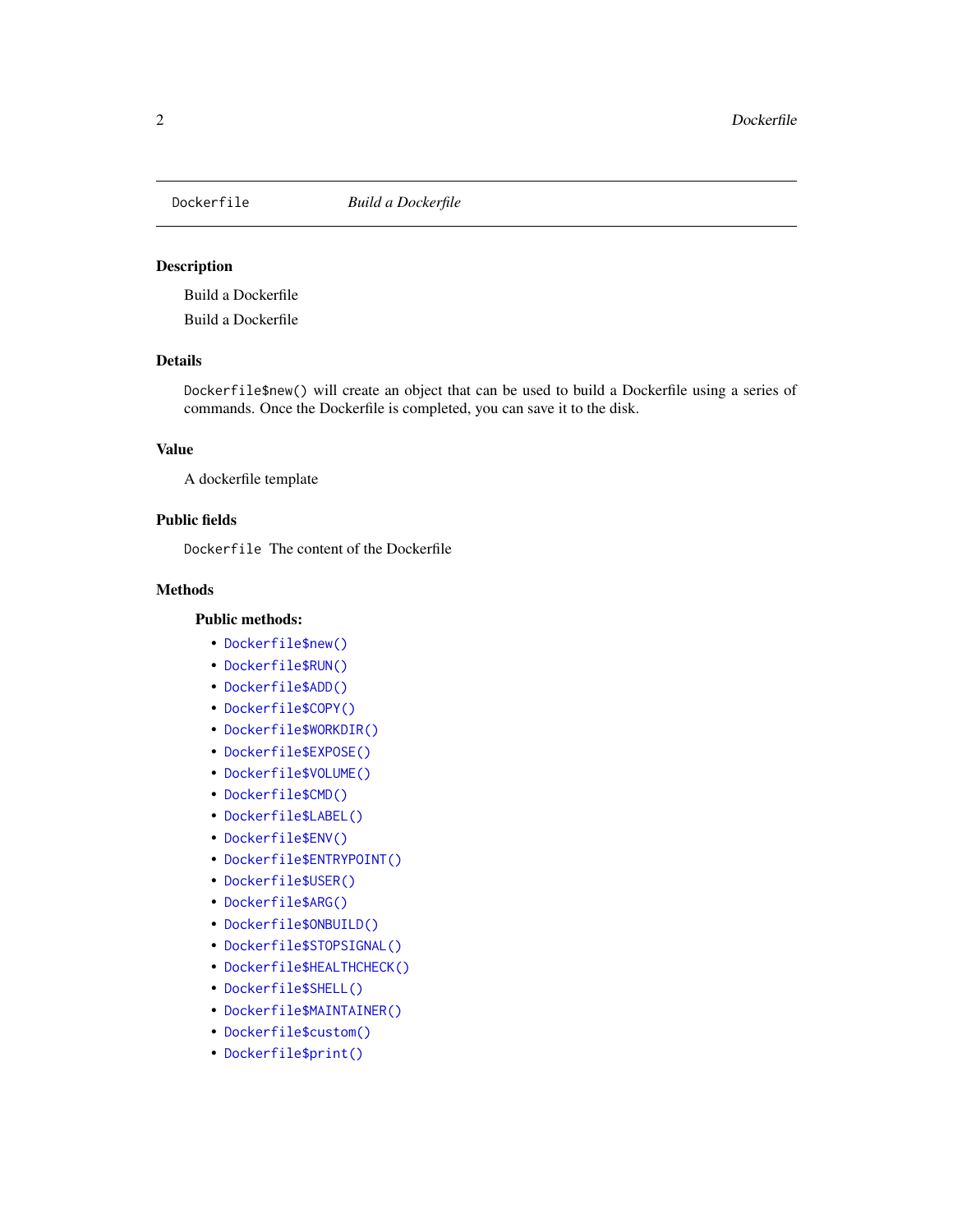- [Dockerfile\\$write\(\)](#page-5-0)
- [Dockerfile\\$switch\\_cmd\(\)](#page-5-1)
- [Dockerfile\\$remove\\_cmd\(\)](#page-5-2)
- [Dockerfile\\$add\\_after\(\)](#page-5-3)
- [Dockerfile\\$clone\(\)](#page-5-4)

# <span id="page-2-0"></span>Method new(): Initialize a Dockerfile

*Usage:* Dockerfile\$new(FROM = "rocker/r-base", AS = NULL) *Arguments:* FROM base image AS of the image

# <span id="page-2-1"></span>Method RUN(): Add a RUN command

*Usage:* Dockerfile\$RUN(cmd) *Arguments:* cmd The command to add

#### <span id="page-2-2"></span>Method ADD(): Add ADD command

*Usage:* Dockerfile\$ADD(from, to, force = TRUE)

*Arguments:* from Base file to Dest file force Boolean, should the ADD be forced?

# <span id="page-2-3"></span>Method COPY(): Add a COPY command

*Usage:* Dockerfile\$COPY(from, to, force = TRUE) *Arguments:* from Base file to Dest file force Boolean, should the ADD be forced?

# <span id="page-2-4"></span>Method WORKDIR(): Add a WORKDIR command

*Usage:* Dockerfile\$WORKDIR(where) *Arguments:* where Location of the WORKDIR

<span id="page-2-5"></span>Method EXPOSE(): Add a EXPOSE command

*Usage:*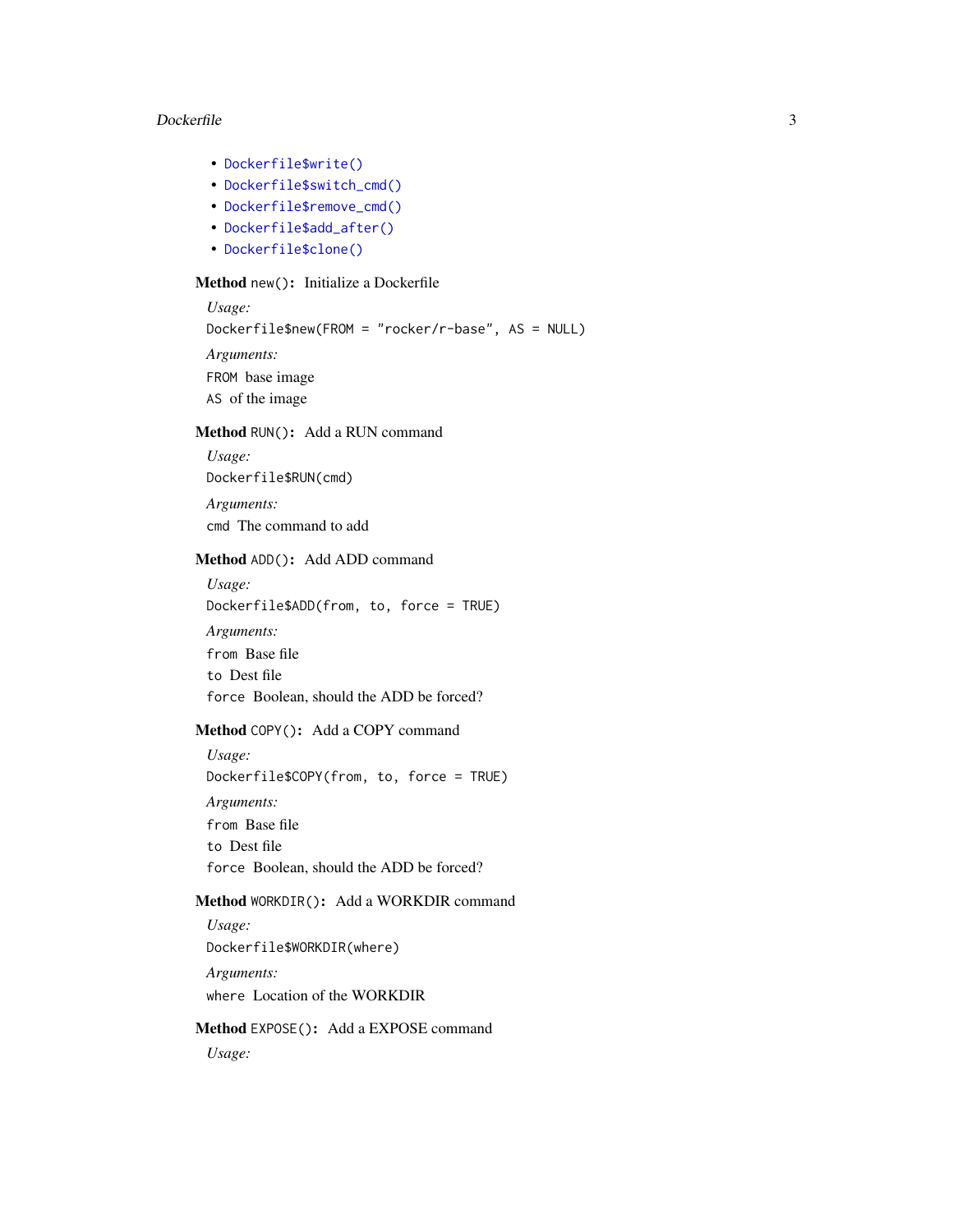Dockerfile\$EXPOSE(port) *Arguments:* port The port to expose.

## <span id="page-3-0"></span>Method VOLUME(): Add a VOLUME command

*Usage:* Dockerfile\$VOLUME(volume)

*Arguments:* volume The volume to add.

# <span id="page-3-1"></span>Method CMD(): Add a CMD command

*Usage:* Dockerfile\$CMD(cmd)

*Arguments:* cmd The command to add

# <span id="page-3-2"></span>Method LABEL(): Add a LABEL command

*Usage:* Dockerfile\$LABEL(key, value)

*Arguments:*

key, value The key value pair of the Label.

# <span id="page-3-3"></span>Method ENV(): Add a ENV command

*Usage:* Dockerfile\$ENV(key, value) *Arguments:* key, value The key value pair of the Env.

# <span id="page-3-4"></span>Method ENTRYPOINT(): Add a ENTRYPOINT command

*Usage:* Dockerfile\$ENTRYPOINT(cmd) *Arguments:*

cmd The command to launch as an entrypoint.

# <span id="page-3-5"></span>Method USER(): Add a USER command

*Usage:* Dockerfile\$USER(user) *Arguments:* user The user name

# <span id="page-3-6"></span>Method ARG(): Add a ARG command.

*Usage:*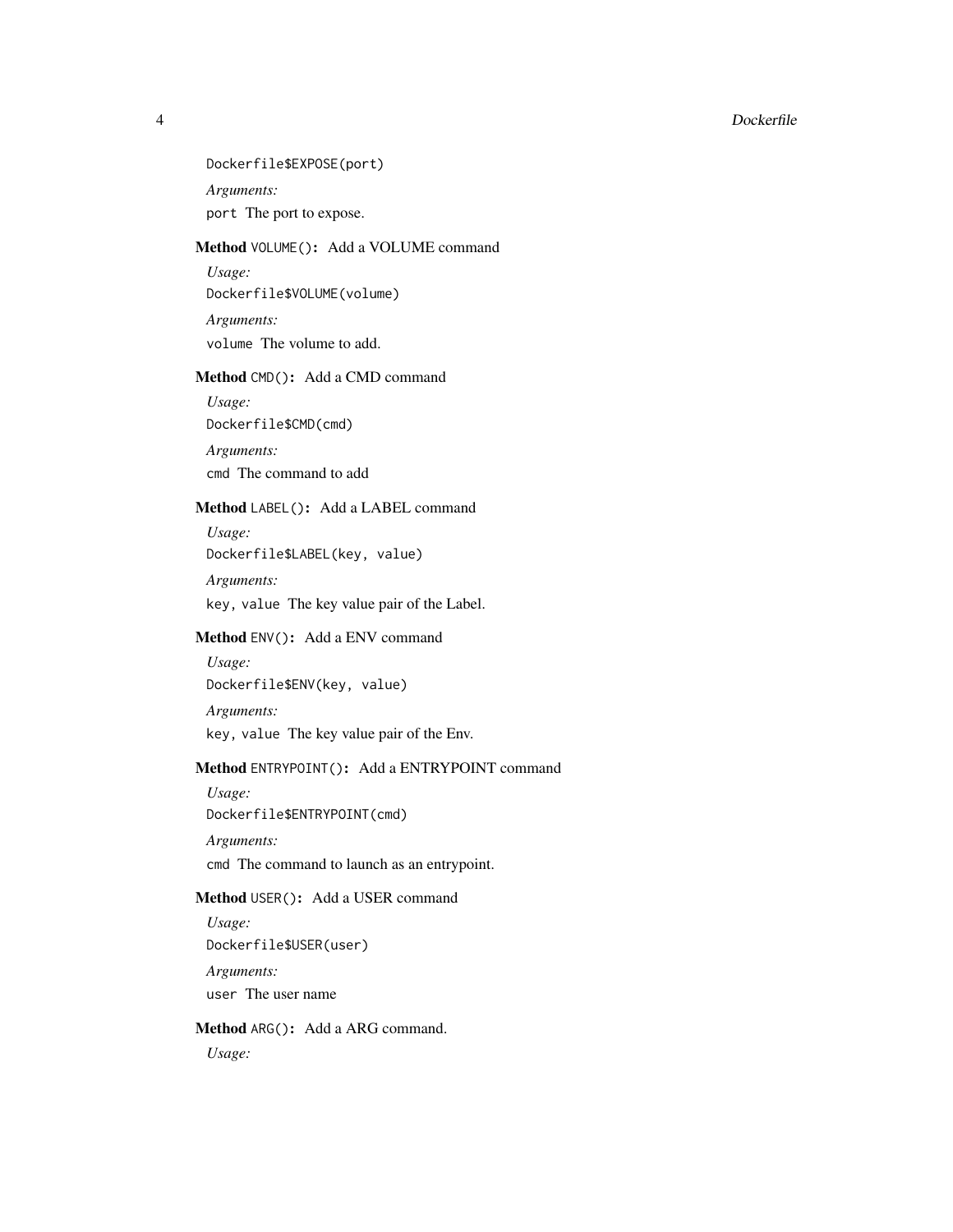Dockerfile\$ARG(arg, ahead = FALSE) *Arguments:* arg The ARG to add. ahead Should the arg be put ahead of the Dockerfile?

# <span id="page-4-0"></span>Method ONBUILD(): Add a ONBUILD command

*Usage:* Dockerfile\$ONBUILD(cmd) *Arguments:* cmd The command to launch onbuild.

# <span id="page-4-1"></span>Method STOPSIGNAL(): Add a STOPSIGNAL command

*Usage:* Dockerfile\$STOPSIGNAL(signal) *Arguments:* signal The signal.

# <span id="page-4-2"></span>Method HEALTHCHECK(): Add a HEALTHCHECK command

*Usage:*

Dockerfile\$HEALTHCHECK(check)

*Arguments:*

check The check.

# <span id="page-4-3"></span>Method SHELL(): Add a SHELL command

*Usage:* Dockerfile\$SHELL(shell)

*Arguments:* shell The shell.

# <span id="page-4-4"></span>Method MAINTAINER(): Add a MAINTAINER command

*Usage:* Dockerfile\$MAINTAINER(name, email) *Arguments:*

name, email The maintainer mail and email.

#### <span id="page-4-5"></span>Method custom(): Add a custom command (you need to provide the verb)

*Usage:* Dockerfile\$custom(base, cmd) *Arguments:* base The verb. cmd The content of the command.

<span id="page-4-6"></span>Method print(): Print the Dockerfile.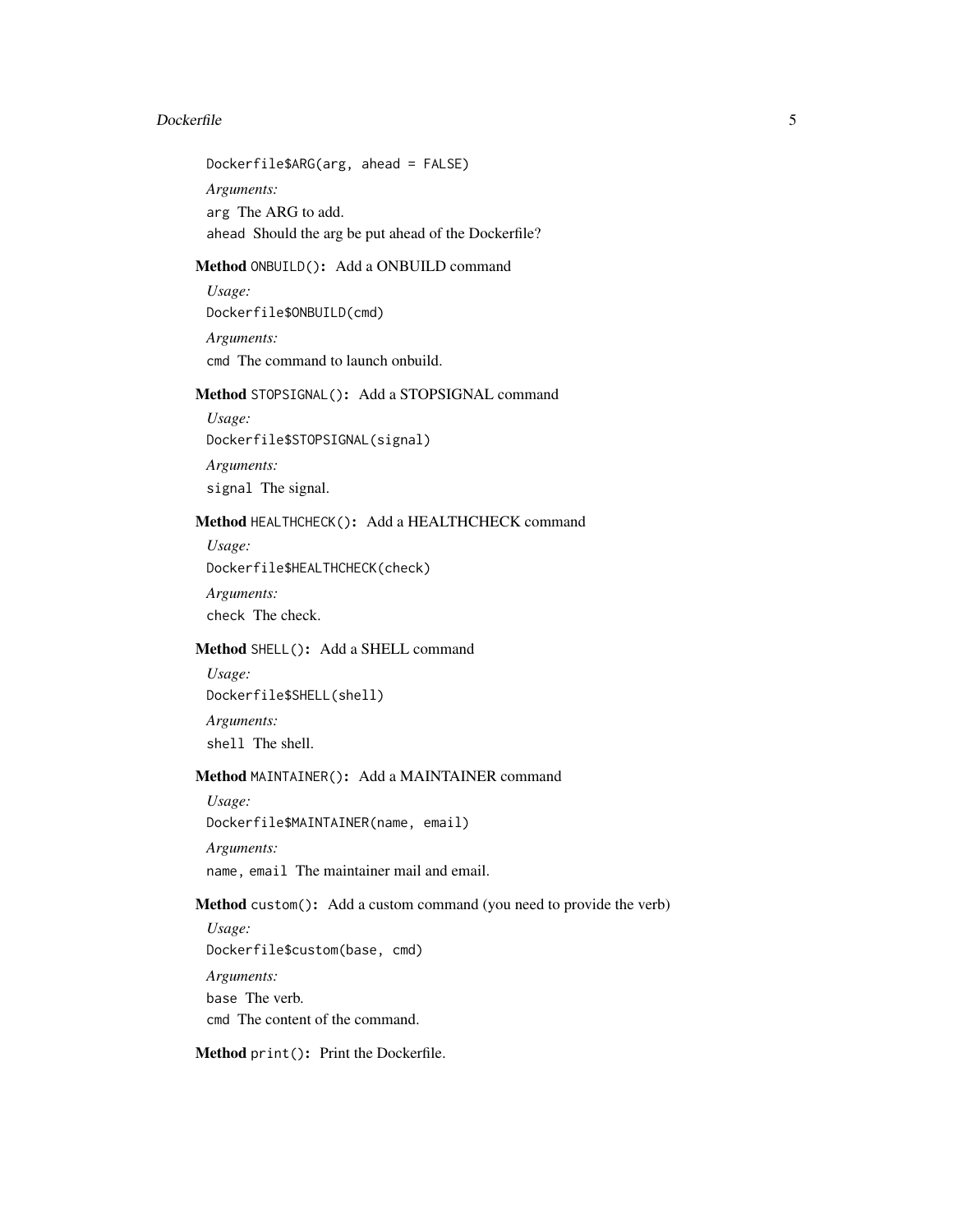*Usage:* Dockerfile\$print()

# <span id="page-5-0"></span>Method write(): Print the Dockerfile.

*Usage:* Dockerfile\$write(as = "Dockerfile") *Arguments:* as The full path of the Dockerfile.

#### <span id="page-5-1"></span>Method switch\_cmd(): Switch two lines.

*Usage:* Dockerfile\$switch\_cmd(a, b)

*Arguments:*

a, b The two lines to switch.

#### <span id="page-5-2"></span>Method remove\_cmd(): Remove a line.

*Usage:* Dockerfile\$remove\_cmd(where)

*Arguments:* where The line number.

# <span id="page-5-3"></span>Method add\_after(): Add a cmd after a given line.

*Usage:* Dockerfile\$add\_after(cmd, after) *Arguments:* cmd The cmd to add. after The line number.

<span id="page-5-4"></span>Method clone(): The objects of this class are cloneable with this method.

```
Usage:
Dockerfile$clone(deep = FALSE)
Arguments:
deep Whether to make a deep clone.
```
#### Examples

my\_dock <- Dockerfile\$new()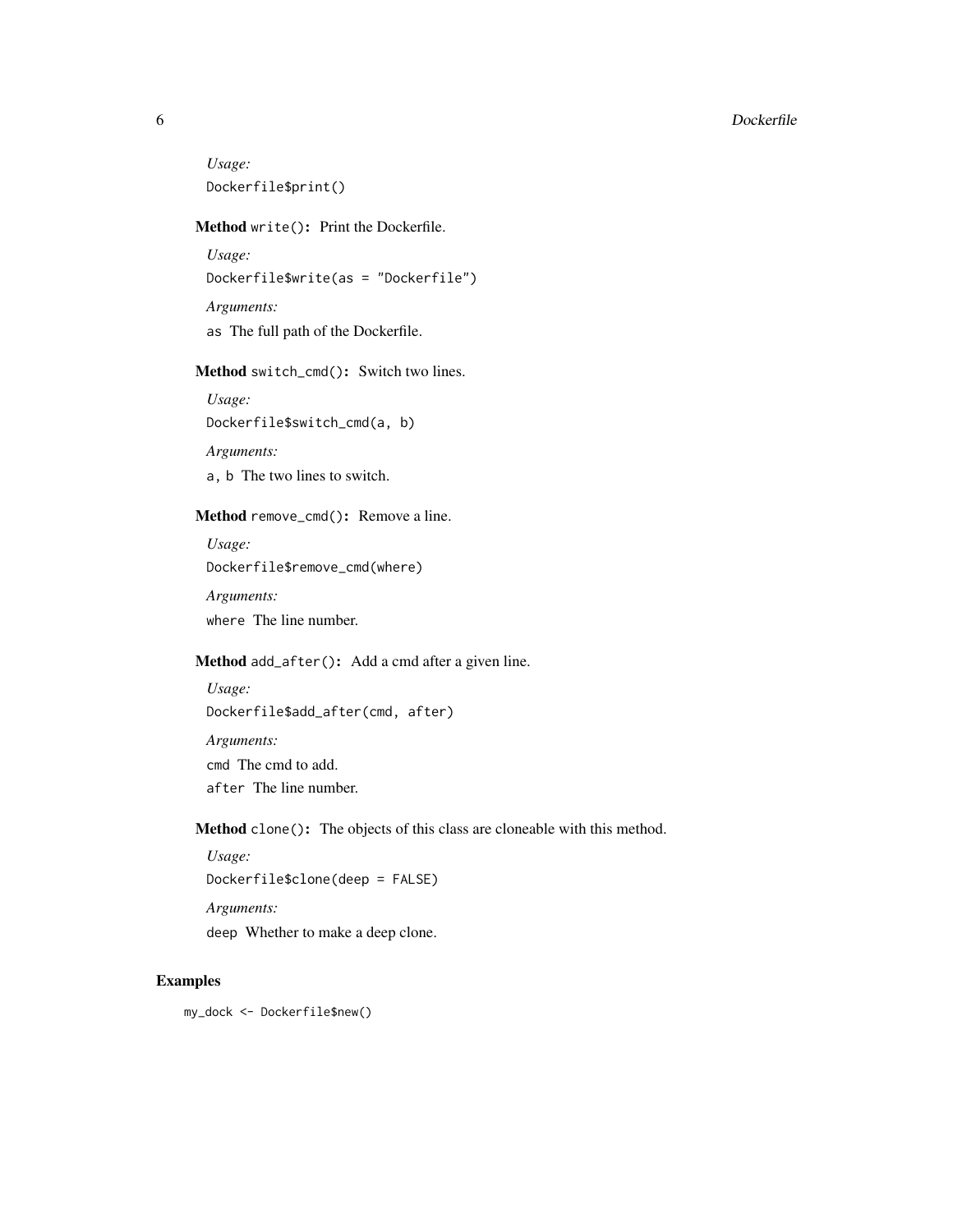<span id="page-6-0"></span>docker\_ignore\_add *Create a dockerignore file*

#### Description

Create a dockerignore file

# Usage

docker\_ignore\_add(path)

#### Arguments

path Where to write the file

# Value

The path to the .dockerignore file, invisibly.

# Examples

```
if (interactive()) {
 docker_ignore_add()
}
```
dock\_from\_desc *Create a Dockerfile from a DESCRIPTION*

# Description

Create a Dockerfile from a DESCRIPTION

#### Usage

```
dock_from_desc(
  path = "DESCRIPTION",
  FROM = paste0("rocker/r-ver:", R.Version()$major, ".", R.Version()$minor),
 AS = NULL,sysreqs = TRUE,
  repos = c(CRAN = "https://cran.rstudio.com/"),
 expand = FALSE,
 update\_tar\_gz = TRUE,build_from_source = TRUE,
  extra_sysreqs = NULL
)
```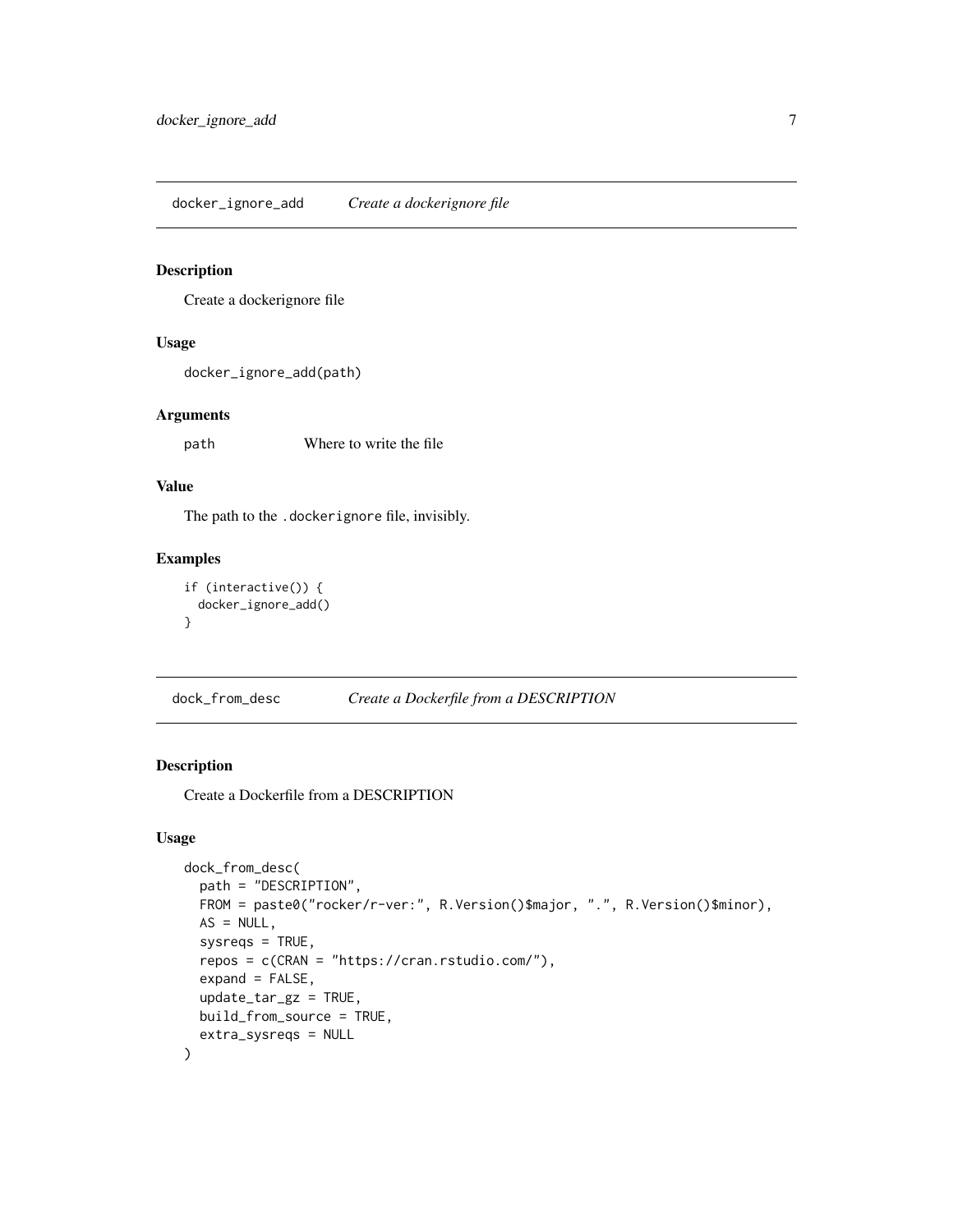# <span id="page-7-0"></span>Arguments

| path              | path to the DESCRIPTION file to use as an input.                                                  |
|-------------------|---------------------------------------------------------------------------------------------------|
| FROM              | The FROM of the Dockerfile. Default is FROM rocker/r-ver:R. Version()\$major.R. Version()\$minor. |
| AS.               | The AS of the Dockerfile. Default it NULL.                                                        |
| sysregs           | boolean. If TRUE, the Dockerfile will contain sysreq installation.                                |
| repos             | character. The URL $(s)$ of the repositories to use for options ("repos").                        |
| expand            | boolean. If TRUE each system requirement will have its own RUN line.                              |
| update_tar_gz     | boolean. If TRUE and build_from_source is also TRUE, an updated tar.gz is<br>created.             |
| build_from_source |                                                                                                   |
|                   | boolean. If TRUE no targe is created and the Dockerfile directly mount the source<br>folder.      |
| extra_sysregs     | character vector. Extra debian system requirements. Will be installed with apt-<br>get install.   |
|                   |                                                                                                   |

get\_sysreqs *Get system requirements*

# Description

This function retrieves information about the system requirements using the [https://sysreqs.](https://sysreqs.r-hub.io) [r-hub.io](https://sysreqs.r-hub.io) API.

# Usage

get\_sysreqs(packages, quiet = TRUE, batch\_n = 30)

# Arguments

| packages | character vector. Packages names.                |
|----------|--------------------------------------------------|
| quiet    | Boolean. If TRUE the function is quiet.          |
| batch n  | numeric. Number of simultaneous packages to ask. |

# Value

A vector of system requirements.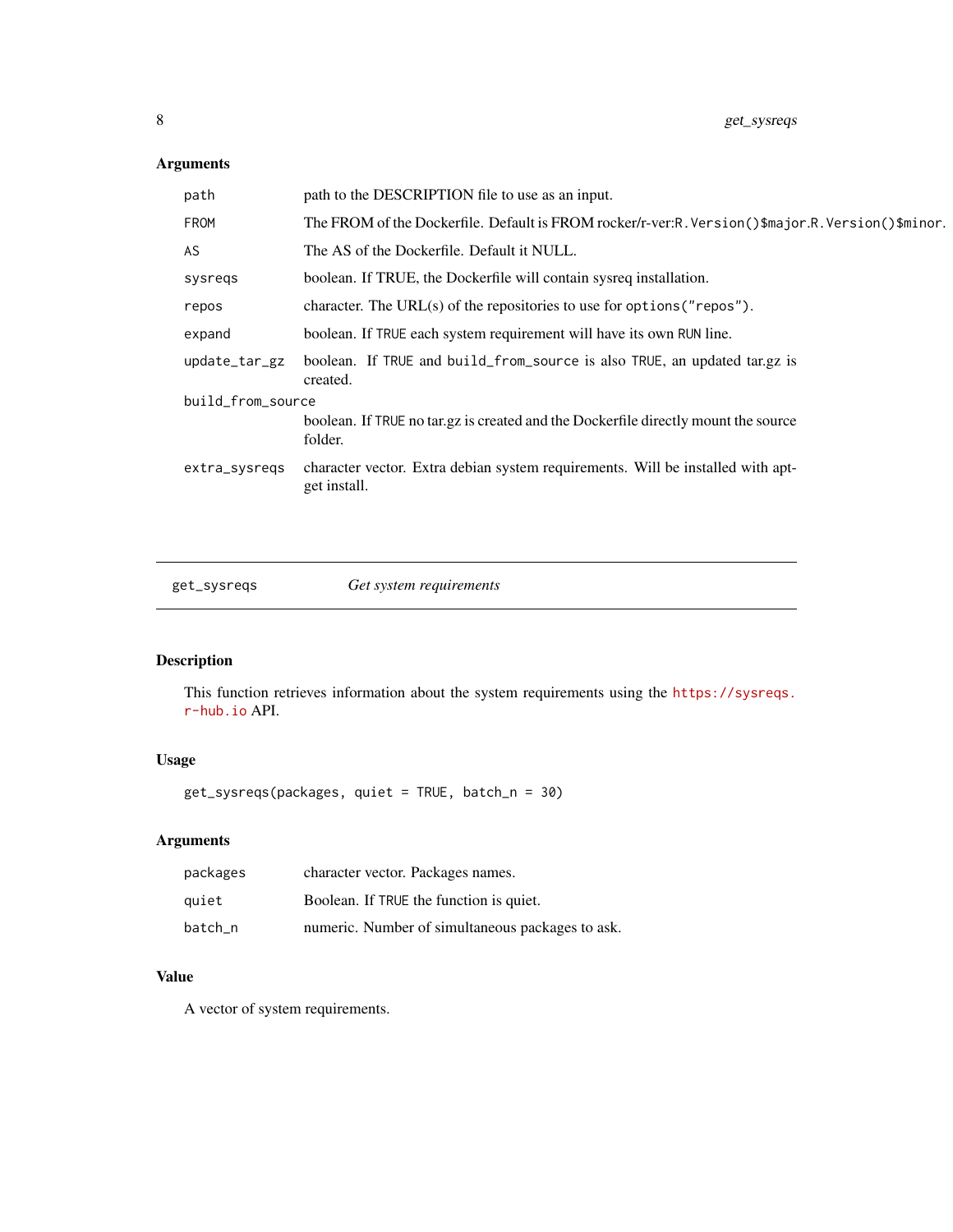# <span id="page-8-0"></span>Description

Turn an R call into an Unix call

# Usage

r(code)

# Arguments

code the function to call

# Value

an unix R call

# Examples

```
r(print("yeay"))
r(install.packages("plumber", repo = "http://cran.irsn.fr/"))
```